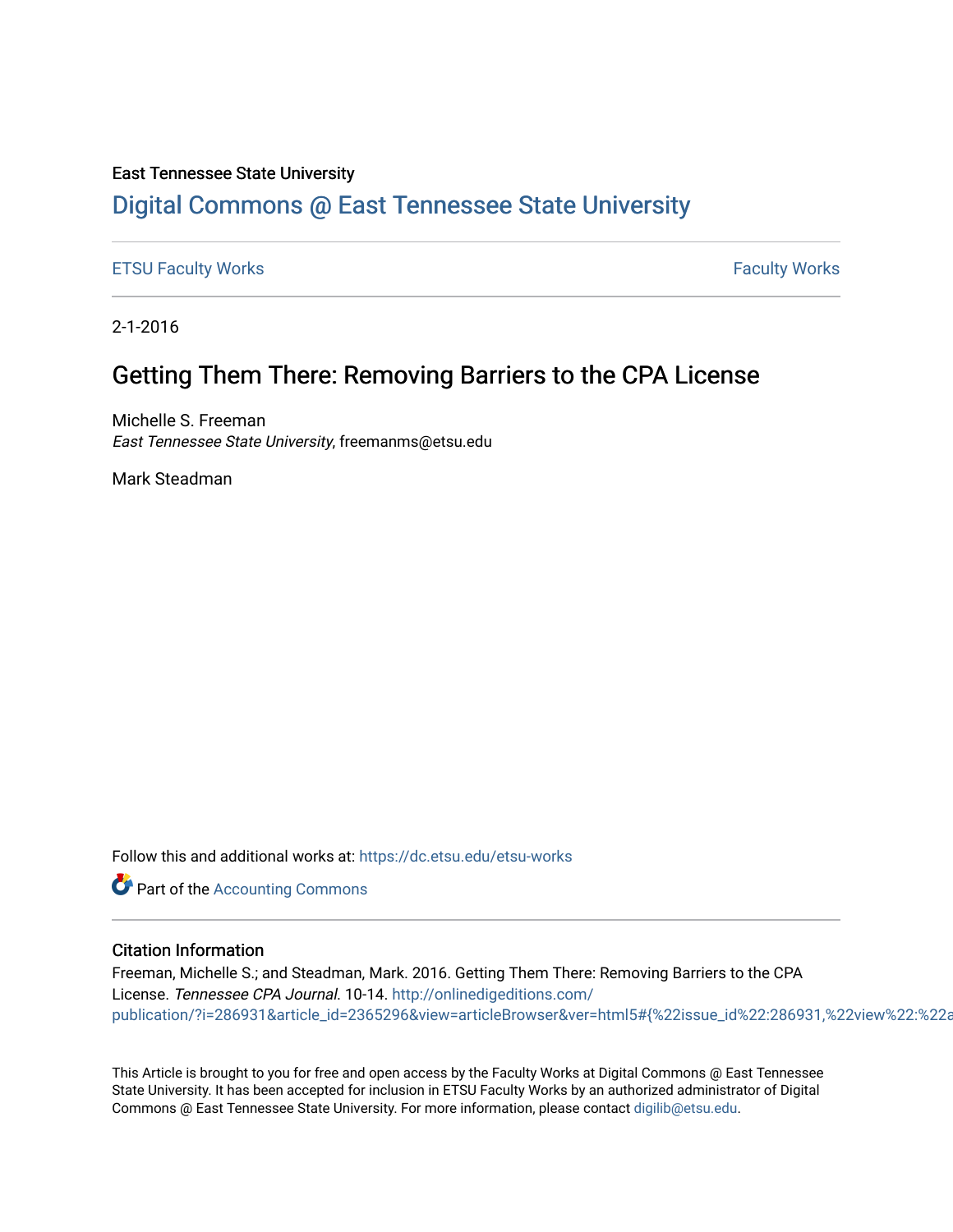# Getting Them There: Removing Barriers to the CPA License

Copyright Statement

Copyright The Author(s).

This article is available at Digital Commons @ East Tennessee State University: <https://dc.etsu.edu/etsu-works/5775>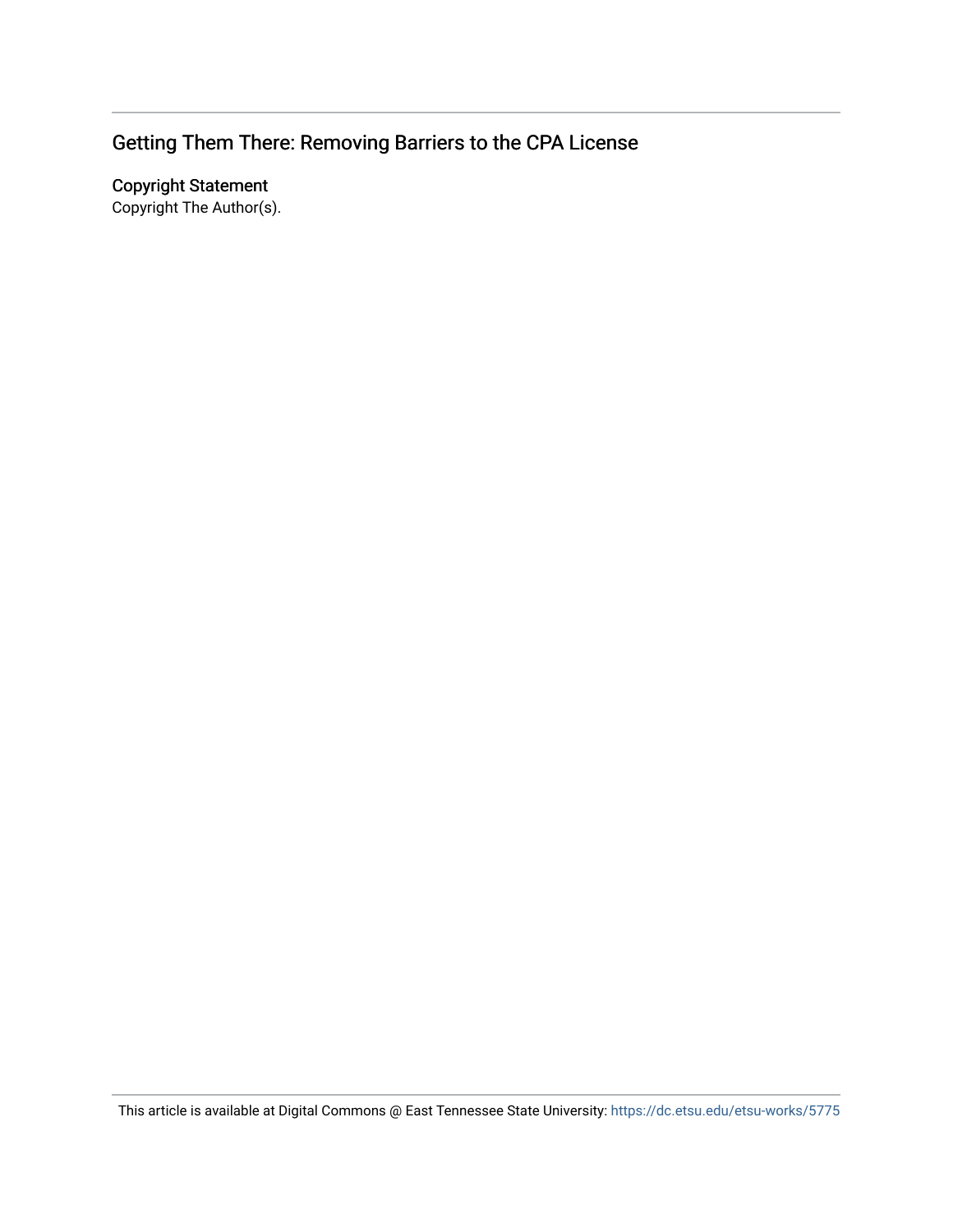# Getting Them There: Removing Barriers to the CPA License

Michelle Freeman, Ed.D., CPA and Mark Steadman, Ph.D., CPA

An intelligent student chooses to major in accounting. She persists through graduation with a double major in accounting and math and meets the 150-hour minimum education requirement. She takes her first job with a local CPA firm, yet she NEVER SITS FOR THE CPA EXAM. This is a growing trend in the accounting field, and it leaves those of us already in the profession to ask the question, "WHY?"

According to TSCPA and based on the 2015 Trends in the Supply of Accounting Graduates and Demand for Public Accounting Recruits report, enrollments in undergraduate and graduate accounting programs are both increasing, and at record numbers (Accounting Enrollments 2015). However, there is a "slight widening of the gap between the number of students who are graduating with accounting degrees and the number of candidates sitting for the CPA Exam" (Accounting Enrollments 2015). This statistic is concerning. According to NASBA CEO and President Ken Bishop, "The U.S. CPA credential, both for individuals and firms, is the highest bar for quality, credibility and ethics" (2015). He further states that the profession needs a "wakeup call to those who are either unaware of or apathetic to changes on the horizon" (2015).

The gap is certainly not due to the lack of job opportunities for CPAs. TSCPA reports that according to the Bureau of Labor Statistics 2014-2015 Occupational Outlook Handbook, "Employment of accountants and auditors is expected to grow 13 percent from 2012 to 2022, representing an additional 166,700 jobs [nationally]" (Accounting Enrollments, 2015). Furthermore, in Tennessee alone, the "Tennessee Department of Labor and Workforce Development anticipates 840 job openings in accounting and auditing on average per year for the next five years, and growth rather than replacement is the cause of more than 55 percent of these openings" (Bundy, 2015). However, since 2010, "fewer than 500 candidates each year have passed the CPA exam in Tennessee," causing a shortfall of about 350 new Tennessee CPAs per year (Bundy, 2015).

The AICPA suggests that the two most obvious blockades to the CPA license are the time and money it takes to sit for the exam (Pitter, 2015). Other deterrents include when students are recruited directly out of college by companies instead of public accounting firms, and also when international students graduate and return to their country of origin (Accounting Enrollments, 2015). Our research shows there are other contributing factors as well. Although this is a national trend, our study focuses specifically on students in Tennessee who either have never taken the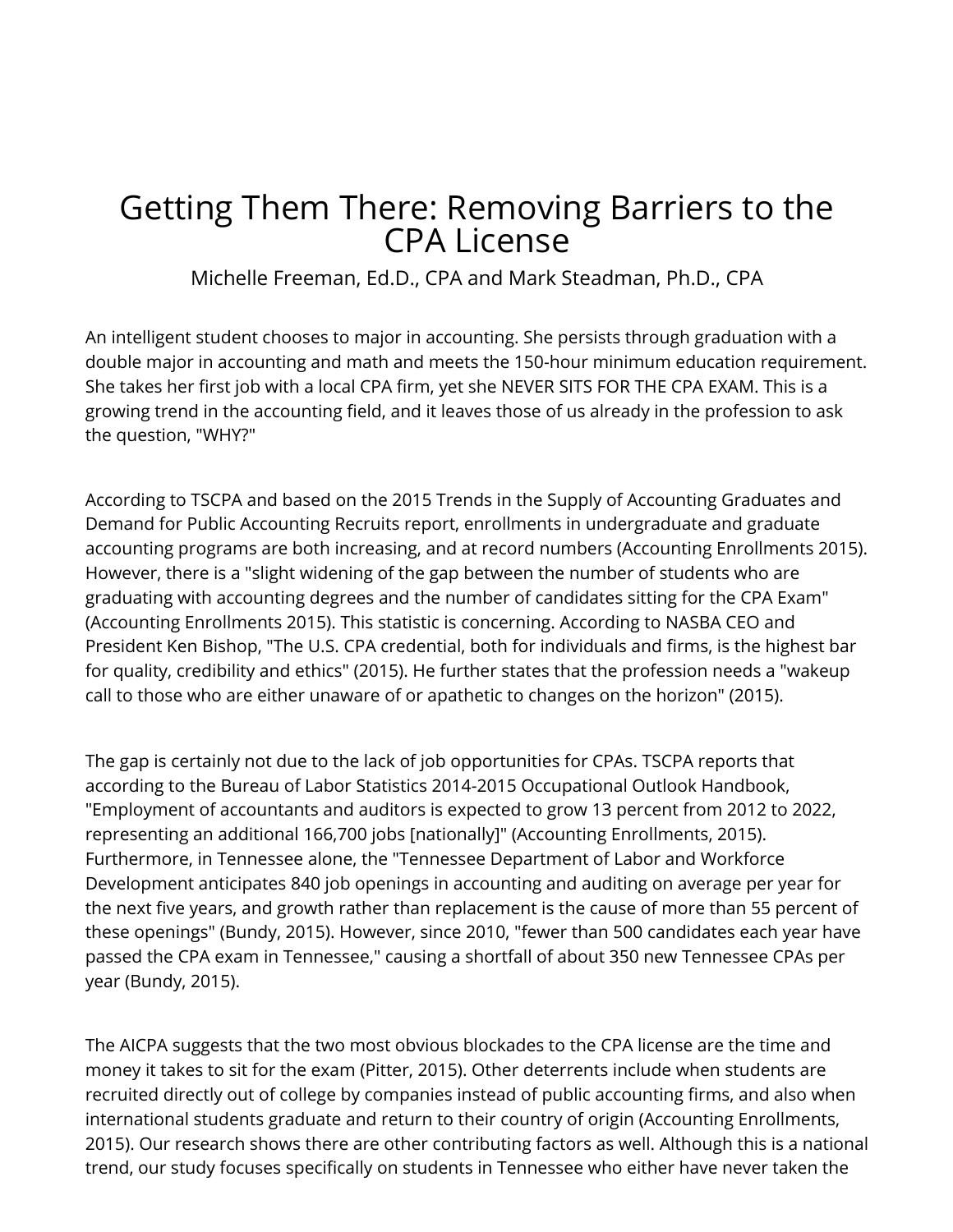exam or have yet to complete the exam. We further propose some suggestions as to how Tennessee educators and employers might help change this trend.

### Research

The authors distributed a survey to the CPA partners of 15 CPA firms in Tennessee. These partners further distributed the survey to their employees who had not yet passed all parts of the CPA exam. These employees completed the survey via SurveyMonkey. The data was divided into results from students who had NEVER TAKEN the exam (32 respondents) and those who HAD TAKEN parts of the exam without finishing or passing the exam yet (68 respondents). The results of the survey offered some insight about the factors affecting these non-licensed employees regarding the CPA exam.

• Educational Requirement: Of the employees who had NEVER TAKEN the CPA exam, only about 34 percent had met the 150-hour education requirement. In addition (and more alarming) was the fact that only 48 percent of respondents planned to obtain the hours to meet that requirement. This data would seem to indicate that the additional hours required to sit for the exam play a major factor for some graduates who do not take the exam.

Most of us have witnessed this scenario, where students are awarded their undergraduate degree and go to work in public accounting. Their intention is to go to school at night to obtain the additional hours required to sit for the exam. However, this becomes harder to accomplish as family issues and long work hours increase. Also, after the years it takes to complete the 150 hours going to school part-time, their knowledge of undergraduate accounting material has faded, and they fail at their first attempt on the exam. Discouraged, they do not attempt the exam again.

• Length of employment: 80 percent of those who HAD TAKEN the exam did so for the first time after working for less than a year. Of the employees who had NEVER TAKEN the exam, half of them had worked at their current firm for more than two years. This data indicates that the longer an individual works for a company before taking the exam, the less likely they are to take it.

• Area of practice: Almost half of the respondents who had NEVER TAKEN the exam indicated that they work in areas such as bookkeeping, IT risk management and assurance, or small business services, while the other half work in audit and tax. Several of the respondents who had NEVER TAKEN the exam also stated that there is no need to do so based on their area of work. Logically, 84 percent of the respondents who HAD TAKEN the CPA exam work in audit or tax. This fact would further indicate that those who work in audit or tax find it more beneficial to pursue their license than those who work outside the audit and tax fields.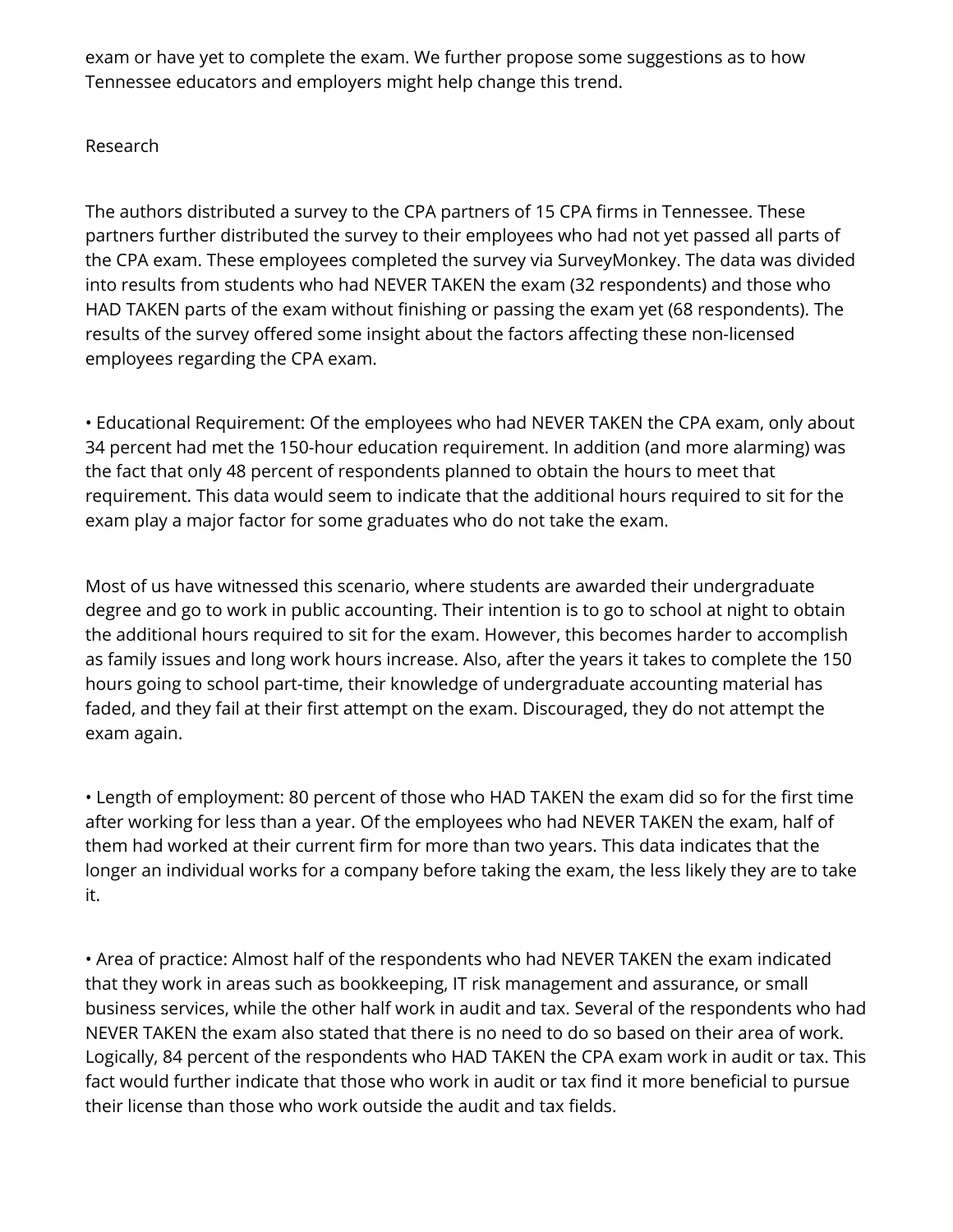• Cost: Over half of the respondents stated that they had NEVER TAKEN the exam due to the cost of the review materials or the cost of the exam.

• Time: About 45 percent of respondents who had NEVER TAKEN the exam stated that they did not have time to study due to family issues or workloads. Of those respondents who HAD TAKEN parts of the exam, 43 percent were not aware of the 200-day grace period that would have allowed them to take the exam before the education requirement was fully met. Only 23 percent had taken advantage of the grace period, while 34 percent knew about it yet chose not to take advantage of it.

• Career plan: Surprisingly, 72 percent of the respondents who had NEVER TAKEN the exam stated that public accounting was indeed their career plan. Approximately the same number of respondents who HAD TAKEN the exam, 74 percent, also planned to make public accounting their career plan.

• Employer incentives: All of the employers offer incentives such as a bonus for passing the exam, paying for the cost of the exam and providing review materials. Approximately 20 percent of the respondents said their employer encouraged them to take the exam, while only 8 percent stated that they got time off to study for the exam.

• First job: This variable seemed to play less of a role whether an individual took the exam; however, a difference between the respondents did occur. Of those who had NEVER TAKEN the exam, 25 percent stated that this was not their first job, while 36 percent of those who HAD TAKEN the exam stated that this was not their first job. One observation is that those who had worked in a previous job were more likely to sit for the exam than those who had not.

• Size of the firm: This variable did not seem to play a large role in the decision to sit for the exam or not. Approximately 88 percent of those who had NEVER TAKEN the exam and 88 percent of those who HAD TAKEN the exam worked for larger firms with 50 or more people. Accordingly, 12 percent of both data sets worked for small firms of 50 people or less.

As a result, our research on these Tennessee non-CPAs seems to indicate that the education requirement, length of employment, area of practice, cost, time and job opportunities prior to first full-time job placement seem to be the biggest drivers of the decreasing trend in graduates who sit for the CPA exam.

### Accounting Educator Response

So how can Tennessee educators address these impediments to the CPA license without lowering the standard? Of the drivers identified above, educators can have the biggest impact on four of those factors: the 150-hour requirement, cost, time and preliminary job opportunities like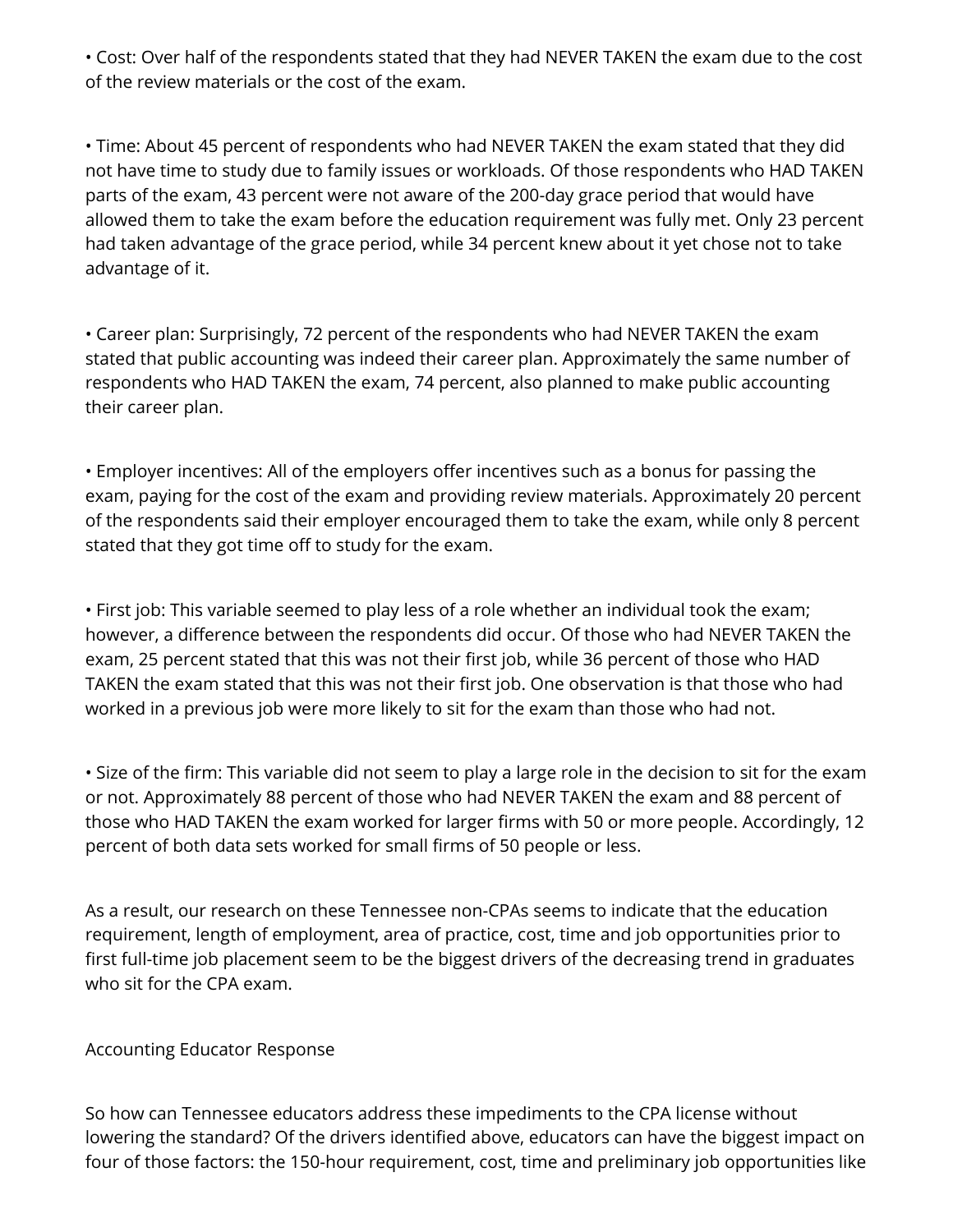internships. Accounting educators can do a better job of educating students on the importance of following through with the education requirement prior to beginning employment. They can address the time impediment by better informing students of the 200-day grace period so that students sit for the exam before they are so pushed for time after graduation when working and juggling family issues. Educators can also address the cost issue by including a CPA review course within their education requirements for the degree. Also, encouraging students to do an internship prior to beginning work fulltime can further expose students to the opportunities that the certification can do for their career mobility.

AICPA research supports the idea that college academic programs which "stress the importance of the CPA and on-campus employer recruiting both increase students' interest in becoming a CPA" (Accounting Enrollments, 2015). The authors believe that first identifying the best and the brightest is very heavily laid on accounting professors, who have the best opportunity to evaluate student ability in their very first accounting principles courses. These professors witness some students' natural talent for the skills involved in the profession, as well as the persistence it takes. However, this work does not stop with identifying potential CPA candidates. Professors should work harder to educate individuals on the almost limitless opportunities within the field that occur with the CPA certification. Class activities and assignments on the distinct career fields available might increase the motivation to pursue the CPA license.

Educators can also promote the career and certification at a much younger student age. According to Amy Pitter, increasing interest in the CPA field begins with early exposure (2015). Her article indicated that students who had family members or close friends in the field were more likely to consider the major (2015). She suggests that volunteering with programs such as the Boys and Girls Club to present financial literacy information and education could help to expose students at younger ages to the field as a possibility for them (2015). As a volunteer for Junior Achievement, one of the authors has found it interesting to assist young students to distinguish between wants and needs, and then to help them understand how they will fund those needs through their chosen occupations and budgets.

Also, TSCPA has introduced programs where educators go to area high schools and discuss the field. TSCPA has also introduced the Discover Accounting Program, where high school students go to college campuses and hear accounting professors and CPA professionals discuss the advantages of the field. Although data does not indicate that recruiting accounting majors is a problem, perhaps there should be a greater emphasis during recruiting on the importance of the additional education required and the benefits of the certification after the degree. If they enter college with the CPA certification as the end goal, it might make a difference in their approach to course work and goals. Perhaps college educators do not do enough to teach students that the license can be their ticket to success in many more fields than accounting.

Our study also suggested that time and cost are impediments to the CPA exam and subsequent licensure. How can educators address this? According to our data, 43 percent of employees who HAD TAKEN the exam were not aware of the ability to take the exam prior to completing the 150 hour requirement. Students would obviously have more time to study for and take the exam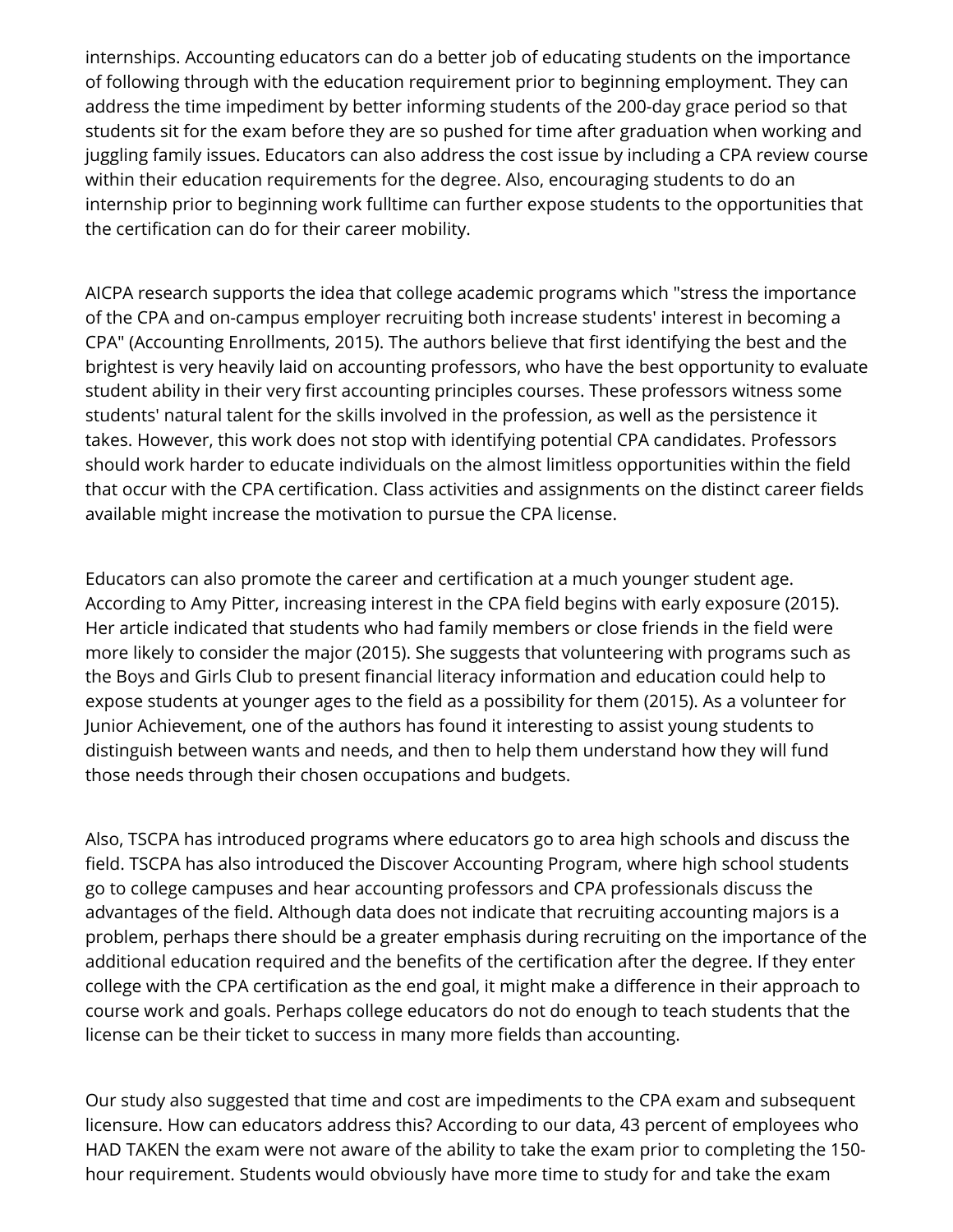than individuals who are already in the workplace. Educators need to do a much better job of advising their students of this option, and perhaps even consider introducing a course in their accounting program where students take practice exams and study for the exam for a grade. Several colleges and universities in Tennessee currently have courses of this nature in place in their masters of accountancy programs. Students who take these courses can often use passed CPA sections as a part of their grade for the course. This motivates them to take the exam earlier and provides them college credit toward their degree, so their money does double time for them in studying for the exam and obtaining their degree. Study courses after college can get expensive.

On a further note, as the CPA exam changes in 2017, academic programs need to be on the cutting edge of preparing the next generation for these changes in order to ensure their success.

### Workplace/Employer Response

Of the factors identified from our research above, employers can directly impact the length of employment before taking the exam, as well as the factors of cost and time to study. AI CPA research states that after graduation, the "single greatest influence on sitting for the CPA exam is support from their employer to pursue their license, including time off to study and financial compensation" (Accounting Enrollments, 2015). According to Michael Cohn in Accounting Today, the AICPA has noted that "the communication from managing partners and the senior partners in the firm is directly connected to the number of candidates who have the ability to sit for the exam and have the motivation to do so" (2015 October). Since time and money are impediments to taking and passing the exam, employers need to consider how they can ease both. They might find it beneficial to consider providing them time off to study and/ or scholarships to pay for the exam and study material costs.

We would suggest that study time off should be paid because it is an investment in not only the future of the employee, but also the firm. This should build loyalty from employees toward their employer for their investment in them. Coincidentally, this approach fits perfectly with data on the Millennial generation now entering and currently filling the job market. According to the website Techtarget, Millennials are very loyal to employers who are loyal to them, and they crave the availability of training and development opportunities (Millennial Generation 2015). While Baby Boomers were more focused on "competitive wages and benefits, and opportunities for advancement and compensation," Millennials state that flexibility, balance, and consistent learning and training opportunities are their motivators (Cohn, 2015 August). Time off to study and/or in-house study opportunities would fulfill this need of many Millennials.

The CPA profession is an ideal profession for millennials. The research has shown that they are less about their paycheck and more about their environment, and they "crave new experiences in the workplace" (Blanchette, 2015). They want to be challenged because they tend to get bored quickly (Blanchette, 2015). This characteristic makes constant investment in training and learning necessary for this generation. Blanchette captures them with the following description, "I will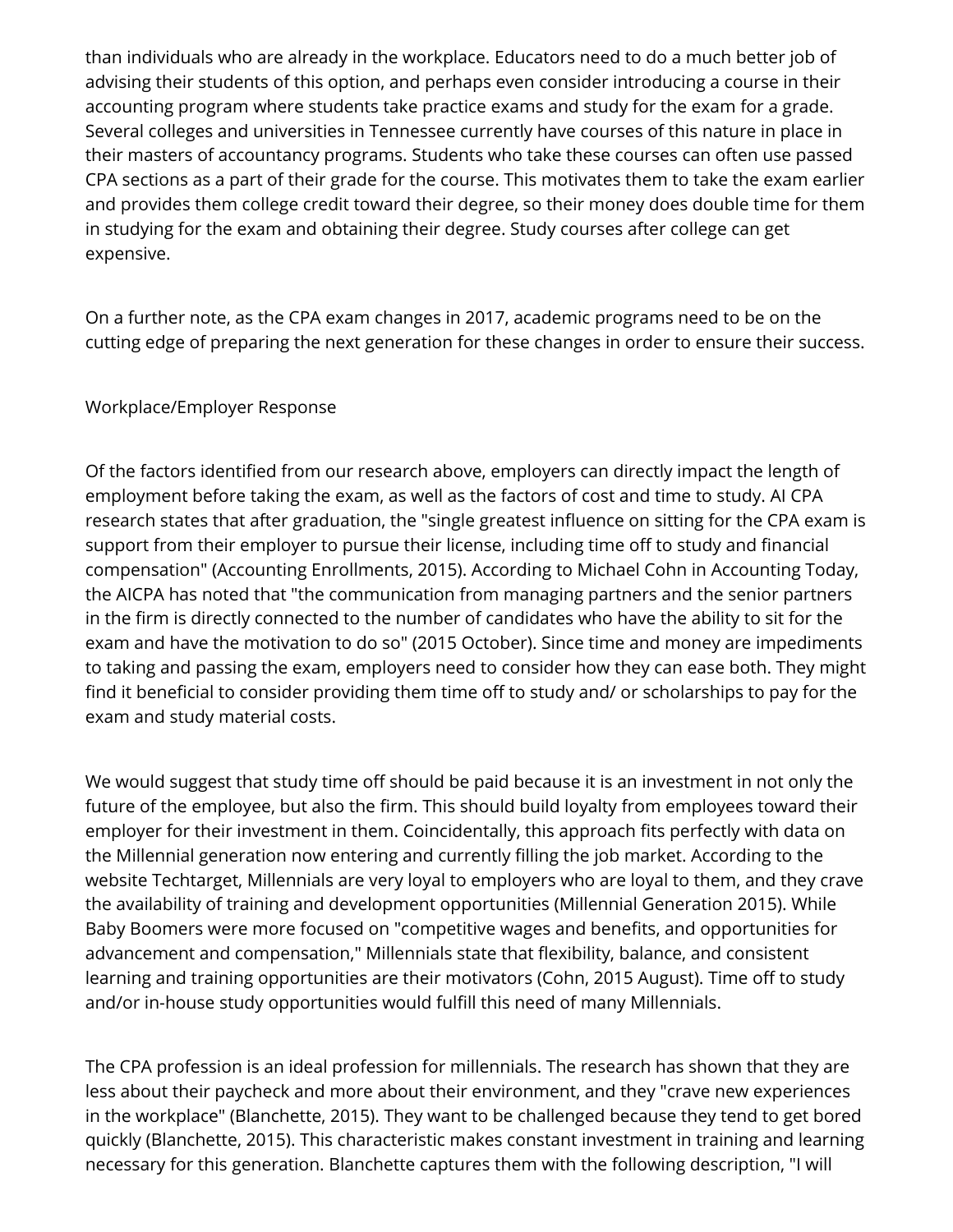give you my intelligence, my time, my commitment, my capacity, but you have to be committed to my development and to my learning" (2015). CPA firms who implement clear goals and career paths - including explaining the importance of the certification - help the individual's value as well as the firm's. This change of approach could help with turnover in public accounting firms, which is a major concern and a major cost.

Firm leaders must realize that the new generation of employees entering the profession are dramatically different than they are. The philosophies of "that's how we did it," "nobody handed me anything" and "that's how it's always been done" will not work moving forward. This generation is more likely to leave the firm (and the profession) if they are not satisfied with their work environment.

According to AICPA President and CEO Barry Melancon, CPA, CGMA, "It is critical that we're producing enough CPAs to replace the retiring Baby Boomers and that the profession is continuing to meet the everchanging needs of the U.S. capital markets" (2015). The CPA license is better for the individual as far as mobility and advancement. The CPA license of a firm's employees is also valuable to the firm. Melancon says, "For 128 years, our profession has staked its reputation on quality services delivered by competent and knowledgeable professionals (2015)." We would contend that this quality is enhanced and stamped with the CPA designation of a firm's employees. Both educators and employers need to help individuals understand the benefits of the certification and help them be persistent through the barriers to it.

In his September 2015 President's Memo "I Am Concerned," NASBA President and CEO Ken L. Bishop noted the number of new CPAs "neither fills the void created by the retiring CPAs nor the increased need for new talent in the robust accounting profession." We all have the responsibility to act in order to continue the long tradition of the CPA profession. Our reputation and legacy depend on it.

## **RESOURCES**

"Accounting Enrollments Continue Upward Trend, Reach All-Time High." (8/11/2015). TSCPA. Retrieved from http://bit.ly/1QJWzbt on 8/25/2015.

Bishop, Ken. (2015, September). President's Memo: "I Am Concerned." Retrieved from <http://bit.ly/1O7b0re> on 9/29/2015.

Blanchette, Sarah. (2015). "Retaining Millennial Employees: What You Need to Know." Retrieved fromhttp://bit.ly/1l6T1yG on 9/23/2015.

Bundy, Sid C. & Fuqua, Kristin (2015, March/April). "Recruiting Interns and New Graduates from Tennessee Universities: An Essential Guide to On- Campus Recruitment." Tennessee CPA Journal,